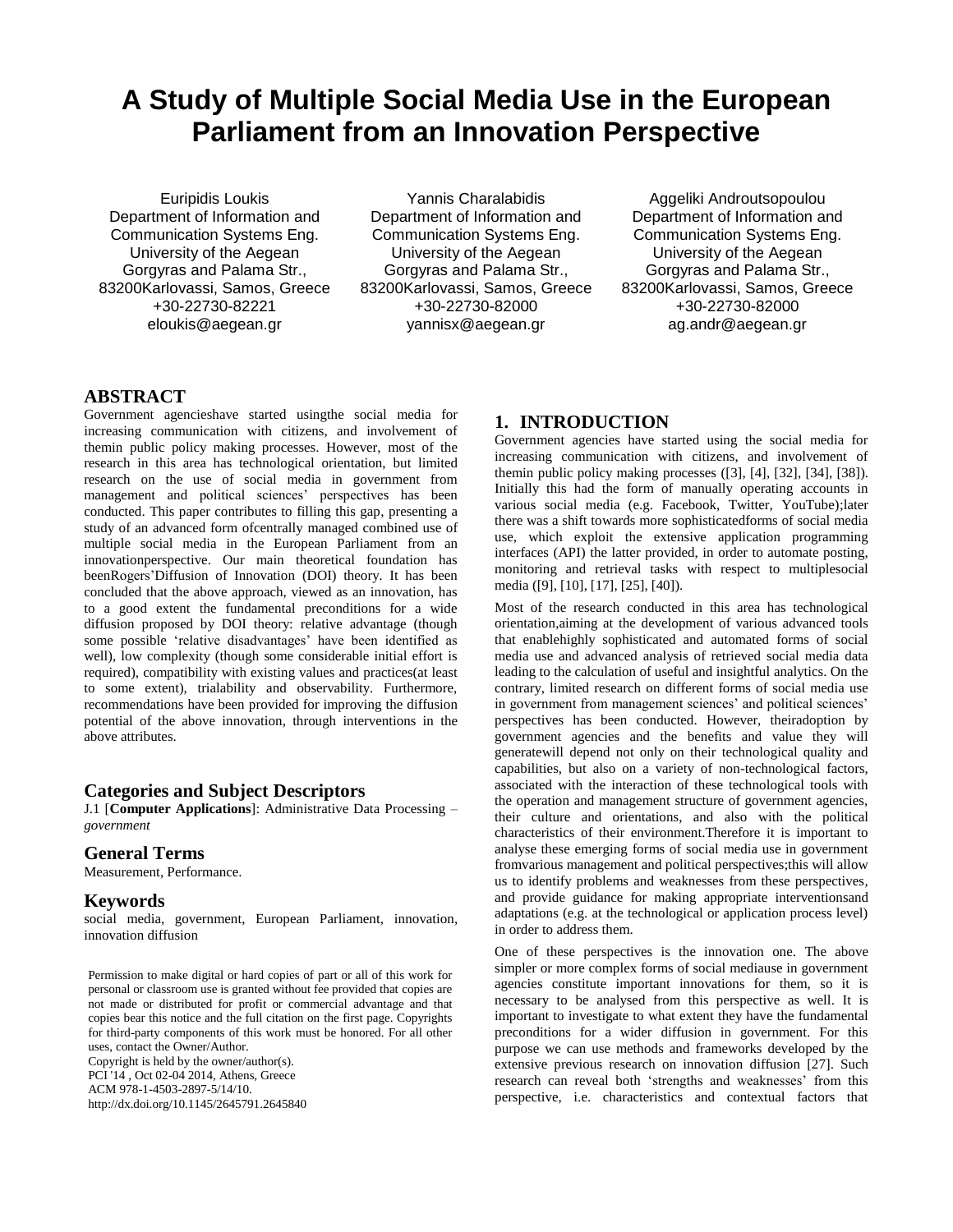favordiffusion in government, and also characteristics and contextual factors that hinder it, so it can provide guidancefor the required improvements, and also concerning the contexts they are more suitable for.

This paper makes a contribution in this direction,presenting a study of an advanced form of centrally managed combined use of multiple social media (see section 3 for more details) in the European Parliament from an innovation perspective. Our main theoretical foundation has been the well established Diffusion of Innovation (DOI) theory of Rogers [36], [37]. Our study has been based on the analysis of three pilot consultations conducted in cooperation with Members of the European Parliament (MEP) using the above multiple social media use approach, concerning three widely debated European policies (see section 4 for more details). The research presented in this paper has been conducted as part of project PADGETS ('Policy Gadgets Mashing Underlying Group Knowledge in Web 2.0 Media' – [www.padgets.eu\)](http://www.padgets.eu/), supported by the 'ICT for Governance and Policy Modeling' research initiative of the European Commission.

The paper is organized in seven sections. In the following section 2 the background of this study is presented, while in section 3 the abovementioned advanced form of centrally managed combined use of multiple social media by government agencies is outlined. In secition 4 the pilot applications are described.Then in section 5 the research methodology is described, while in the following section 6 the results are presented. The final section 7 contains the conclusions and future research directions.

### **2. BACKGROUND**

#### **2.1 Social Media in Government**

Previous research in the domain of private sector innovation has revealed that ICT (and especially Internet-based ones) are important innovation drivers, as they can greatly facilitate and support this exchange of knowledge and opinions among individuals with different education, expertise, experience and perspectives, promotes innovation ([8], [13], [30], [31], [39]). Therefore, taking into account that the design of public policy for addressing a social problem usually includes the creative design of innovative actions for managing various dimensions of the problem, the exploitation of social media by government agencies for conducting consultations with citizens can have positive impact on the design of highly innovative, effectiveand acceptable public policies.

Previous literature ([2], [3], [4], [22], [28])has extensively analysed the great potential of social media for supporting, enhancing and transforming critical government functions, and offering to government agencies big opportunities to: i) increase citizens' participation and engagement, providing to more groups of modern societies a voice in debates on public policies development and implementation; ii) promote transparency and accountability, and reduce corruption, enabling governments to open up large quantities of activity and spending related data, and at the same time enabling citizens to collectively take part in monitoring the activities of their governments; iii) proceed to public services co-production with citizens, enabling government agencies and the public to develop and design jointly government services; iv) exploit citizens' knowledge and talent in order to develop innovative solutions to the increasingly serious and complex societal problems.Social media can also drive important innovations in both internal operations of government agencies and the ways they interact with the society, and transform

government's behavior and practices in information sharing and service provision and change decision making patterns [14]. They can lead to the creation of new models and paradigms in the public sector: i) social media-based citizen engagement models, ii) social media-based data generation and sharing models, and iii) social-media based collaborative government models [12].

Furthermore,social media enable the wide and low cost application of the 'crowdsourcing' ideas' ([6], [7], [20]) in government,which can be quite useful for public policy making. They enable government agencies to mine useful fresh ideas from large numbers of citizens concerning possible solutions to social needs and problems, new public services or improvements of existing ones, or other types of innovations ([5], [22], [26], [27]). This can promote and facilitate the adoption of open innovation ideas ([11], [16], [21]) in the public sector, which can lead to better, more innovative and socially-rooted public policies [19].

Given the above high potential of social media in government it is important to research into on one hand its adoption (and identify factors that favour it and also factors that hinder it), and on the other hand its benefits, value, advantages and disadvantages (and assess to what extent the above potential is realized). The present paper contributes in this direction, by analysing the advanced form of multiple social media use in gevernment outlined in section 3 from an innovation perspective (while an analysis of it from a political sciences perspective is presented in [23]).

### **2.2 Diffusion of Innovation Theory**

Extensive research has been conducted on the diffusion of innovations, in order to understand it better and identify factors that favouror hinder them. One of the most widely accepted and used theories of innovation diffusion is the one proposed by Rogers [36], [37], which has been extensively employed for analyzing ICT-related innovations in both the public and the private sector ([1], [24], [35], [41]). According to Rogers Diffusion of Innovation (DOI) theory there are five characteristics of an innovation that determine the degree of its adoption and diffusion, which are shown with their definitions in Table 1.

| <b>Characteristic</b> | <b>Definition</b>                           |
|-----------------------|---------------------------------------------|
| Relative<br>Advantage | The degree to which an innovation is        |
|                       | perceived as better than the idea, work     |
|                       | practice or object it supersedes            |
| Compatibility         | The degree to which an innovation is        |
|                       | perceived as being consistent with the      |
|                       | existing values, past experiences and needs |
|                       | of potential adopters                       |
| Complexity            | The degree to which an innovation is        |
|                       | perceives as difficult to understand,       |
|                       | implement and use                           |
| Trialability          | The degree to which an innovation may be.   |
|                       | experimented with on a limited scale basis  |
| Observability         | The degree to which the results of an       |
|                       | innovation are visible to others            |

**Table 1: Innovation characteristics that determine the degree of its adoption and diffusion according to DOI**

We have chosen DOI over the widely used Technology Acceptance Model (TAM) [15], as the former is more specialised for innovation than the latter, and also proposes a wider set of innovation diffusion determinants (since the relative advantage and complexity correspond to some extent to the perceived usefulness and ease of use of the TAM).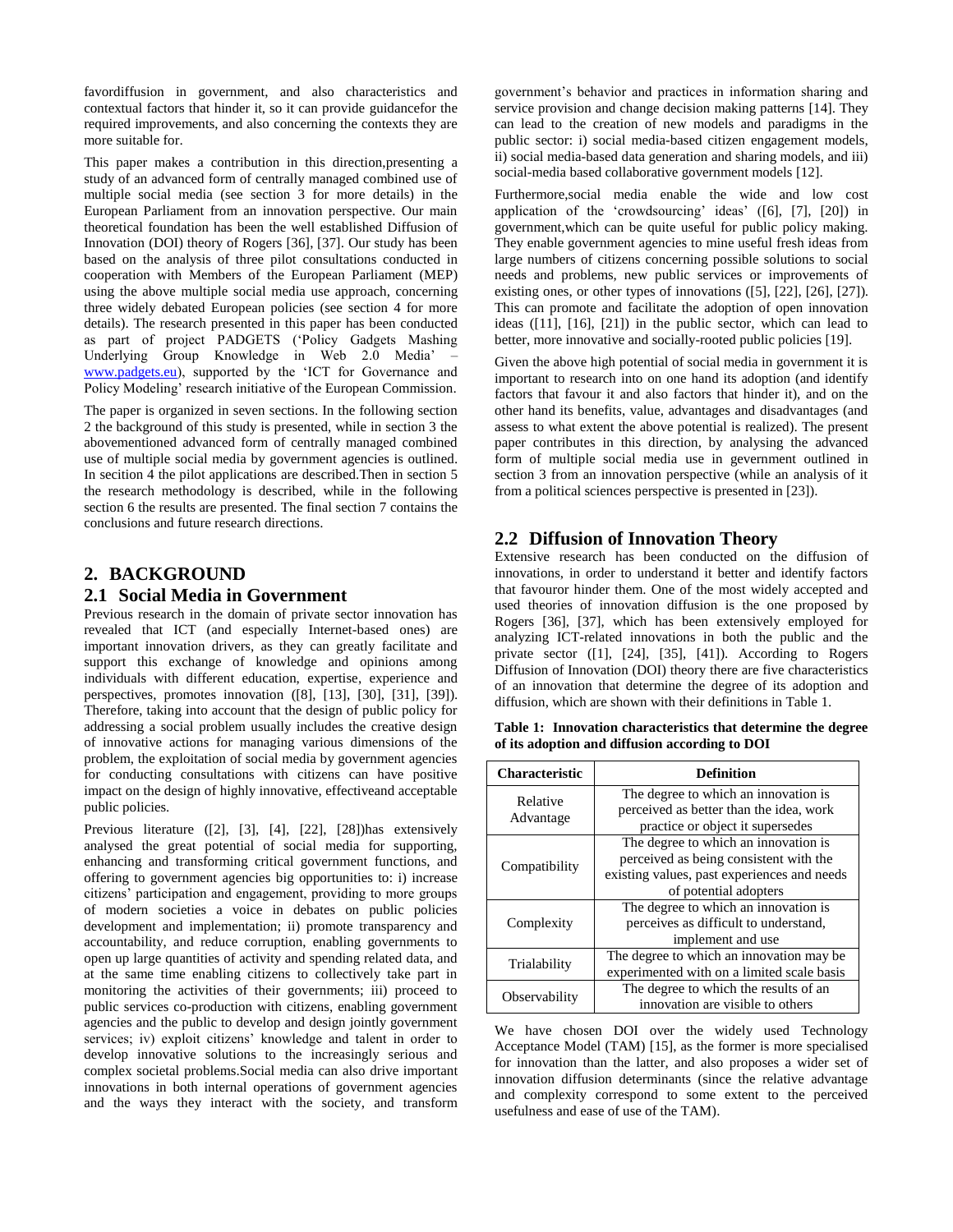# **3. AN ADVANCED FORM OF MULTIPLE SOCIAL MEDIA USE IN GOVERNMENT**

In this paper we analyze from an innovation perspective an advanced form ofmultiple social media exploitation by government, which is based on the use of a central system for the conduction of consultation campaigns on public policy-related topics in multiple social media, carefully selected so that each of them attracts a different targeted group of citizens (more details on it are provided in [9] and [17]). Each campaign includes:

i)automated centrally controlled publishing of relevant content (or even micro-applications if allowed), termed as 'Policy Gadgets' (or 'Padgets'), in a number of selected social media, using their API through the central system,

ii) automated retrieval of citizens' interactions with these Padgets (e.g., views, likes, ratings, comments) from the afore-mentioned social media in the central system using again their API,

iii) and finally various levels of sophisticated analyses of these interactions,including: a) calculation of various analytics (e.g. numbers of views, likes, ratings, comments per day/region per gender, age and education group for each of the targeted social media or in total), b) text mining (based on opinion mining techniques), in order to determine the 'sentiment' of citizens' comments (positive or negative), and the main topics, issues, suggestions, arguments raised by them), c) future projections through simulation (e.g. using system dynamics or agent-based simulation).

## **4. PILOT APPILICATIONS**

Our study has been based, as mentioned in the introduction, onthree pilot applications of the above social media use approach. In particular, threeconsultations were organised using this approach, in cooperation with three Greek MEPs. The first two of them concerned EU policiesfor addressing two negative situations:

-a milder one, the underrepresentation of women executives in the higher management of enterprises

-and a severe one, the socio-economic crisis that the societies of the Southern European countries are facing,

while the third one concerned EU policiesfor the exploitation of an important positive opportunity:

- the exploitation of renewable energy sources, and especially wind power, for improving capacity in energy production.

The three participating MEPs undertook the role of initiators of these social media consultations, and their existing personal accounts in three different social media platforms (Facebook, Twitter, Blogger) were used to activate and involve various interested social actors.

The following method was used for the organization of these pilot consultations:

I)The first step was the presentation to Greek MEPs of the proposed concept of multiple social media use through a central system for the organization of policy-related consultations.

II) For the three MEPs, who were eventually interested and willing to participate, we proceeded to a more detailed presentation of the concept and the supporting ICT central system

to their assistants. Then the main topics-problems of the campaigns were selected in cooperation with them, so that they reflect current discussions and priorities of the European Parliament.

III) Then for each pilot the targeted community of citizens was initially built, both by enhancing the already established social networks of the MEPs in the employed social media platforms (Facebook, Twitter, Blogger), and by identifying and inviting additional groups interested in the particular topic-problem. The communities of the pilots (a) and (c) were built in Greece, but for pilot (b) due to its nature we decided to build a cross-national community.For this purpose cooperation was established between the Greek initiator MEP, two other MEPs from Italy and Spain, and also the Portuguese Socialist party and a civil society initiative currently established in Portugal. Each of them, under the coordination of the Greek side, used their own social media accounts to post simultaneously the same content on the problem in their own language, in order to initiate and stimulate discussion on it. Additionally, a blog was created in English in order to host international discussion on this problem.

IV) The next step was the preparation of various forms of content concerning the particular problem, both textual (short messages, larger texts, small surveys) and multimedia (photos, videos, charts with statistical figures); they aimed to introduce to the community the different aspects of the problem, and provide a basis and stimulation for its online discussion.

V) Then each campaign was launched. The responsible team (consisting of assistants of the MEP, and members of the authors' research group) started publishing the prepared content on the aforementioned social media through the ICT system.

VI) The operation of the campaigns lasted fifteen days on average, and included close monitoring of users' activity daily, especially their textual inputs.

VII) Finally, each pilot application was concluded with analysis of users' activity and a discussion with involved MEP team (as discussed in the following section)

# **5. RESEARCH METHODOLOGY**

After the end of each campaign data were collected from three different sources and then analysed:

a) Social Media Metrics: They were collected from the official social media accounts of the initiators MEP and the Google analytics engine, and used in order to calculate the level of reach and engagement achieved in each campaign.

With respect to reach the Google analytics were used to provide statistical information on the traffic in the campaigns' blogs; we focused on the total number of unique visitors and the countries they were coming from, the total visits and page views, and the traffic sources. For Facebook and Twitter it was not possible to calculate accurately the number of unique users who saw the messages and content of each campaign, due to the viral effects caused by the retransmissions of them. So we calculated a conservative estimate of the audience reached and also a more optimistic one. The conservative estimate was calculated as the sum of the unique visitors in the campaign blogs and Facebook accounts. The more optimistic one was calculated as the sum of the unique visitors in the campaign blogs plus the numbers of followers in the Facebook and Twitter accounts of the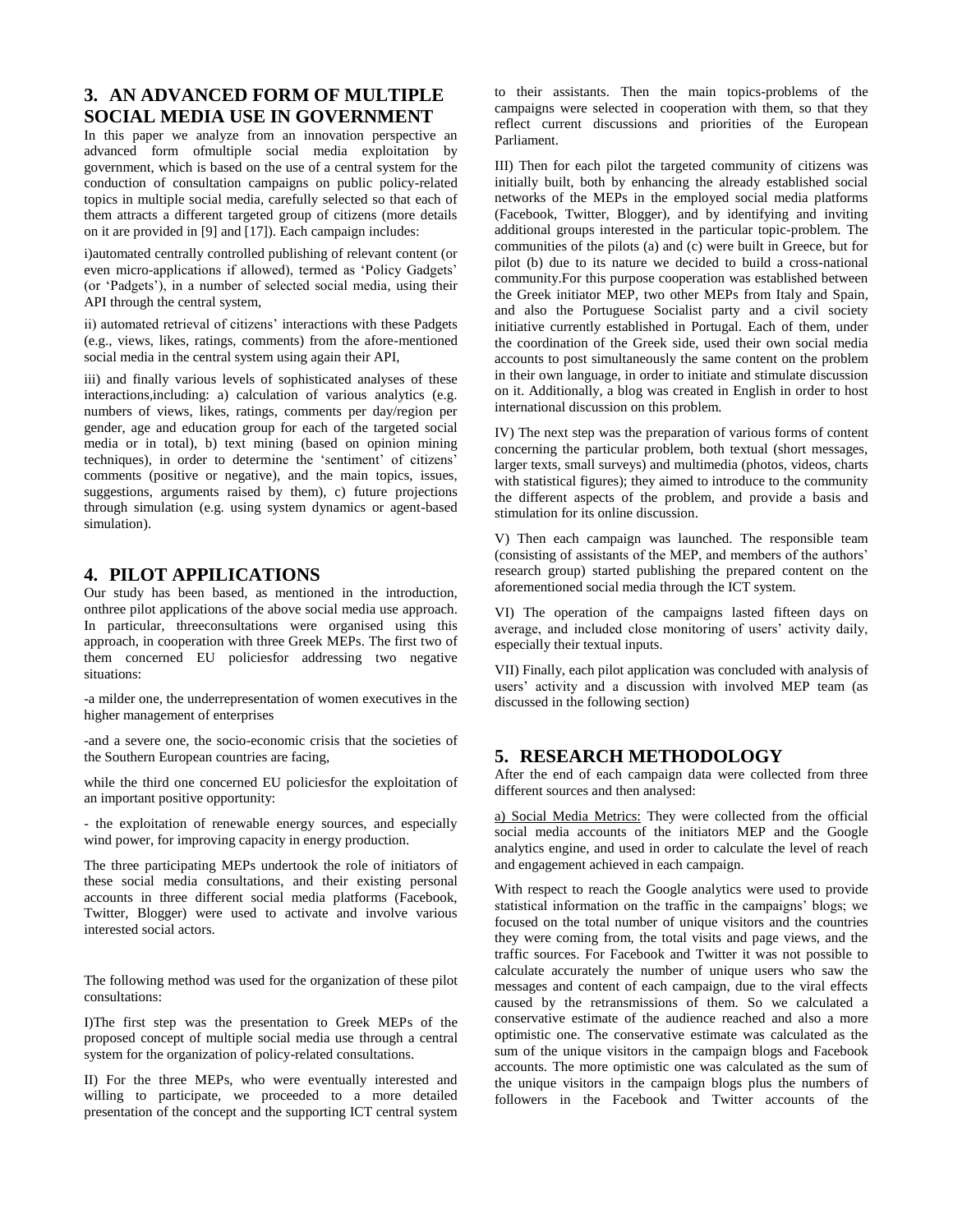#### corresponding MEP.

The actual audience engagement achieved was calculated as the sum of users' active reactions to the messages and content of each campaign in its social media accounts, taking into account for each social media platform the particular kind of reactions it allows (for Facebook the number of 'likes', 'shares' and 'comments' on the created posts; forTwitter the 're-tweets', 'replies'and 'favorites' on the campaign 'tweets'; and for Blogger the number of 'comments' submitted on the blog posts).

b) Textual inputs: The textual inputs of the participants in each campaign (i.e. various types of comments) were retrieved and analysed. First, using the text mining capabilities of the central ICT system (see section 3) the main topics mentioned and the corresponding sentiments were extracted (through issues extraction techniques).Then all these comments were read, with main emphasis on the ones corresponding to the main topics extracted, in order to gain a deeper understanding of them.

c) Focus group discussions: Three separate semi-structured focus group discussions were organised with the three MEP teams involved in these pilots. In each of them initially were presented the results of the above (a) and (b) for their campaign. Then the participants were encouraged to unfold their views on the whole concept, and assess to what extent it has the five preconditions characteristics proposed by the DOI theory of Rogers [36],[37] for a wide diffusion and adoption: relative advantage, compatibility, complexity, trialability and observability. The main questions of these focus group discussions are shown below in Table 2.

#### **Table 2.Main questions of focus group discussions**

To what extent the proposed approach:

- is a better way for consultations with citizens on various public policies than the other existing 'physical' (i.e. through 'physical' meetings) or 'electronic' ways for this (relative advantage) ?

- is compatible with the values and the policy formulation processes of government agencies (compatibility)

- its practical application by government agencies policy makers requires effort (complexity)

- it can be initially applied in small scale pilot applications by government agencies, in order to assess its capabilities, advantages and disadvantages, before proceeding to a larger scale application (trialability)

- is an innovation highly visible to other public agencies, policy makers and the society in general, which can create positive impressions and comments (observability)

Each discussion lasted about one hour, was recorded with the consent of the participants, and then transcribed and coded manually by the authors, using an open coding approach [29].

### **6. RESULTS**

Ourreach estimations (according to the previous section) indicate that the messages and content published by the three MEPs in these consultations reached large numbers of citizens. The conservative estimation of their reach is about 10,000 citizens, while the more optimistic estimation is about 35,000 citizens. Ourcitizens' engagement estimations (according to the previous section) indicate that the consultation posts have generated 5,869 reactions. The above results provide a first positive evidence that the multiple social media policy consultations enables us to communicate messages and multimedia content concerning the problem we want to create public policy for, to large numbers of citizens, and also to obtain their reactions, which can be quite useful for the initial formulation of the policy.These reach and engagement estimations for each campaign were presented in the beginning of the corresponding focus group discussion, togetherwith the analysis'results of its comments.

Therefore, a basis for the following discussion on the five preconditions - characteristics proposed by RogersDOI theory [36], [37] was provided. With respect to the relative advantage, a comparison was made of the proposed approach with the two main 'traditional methods' that the European Parliament uses for conducting consultations with citizens: physical events, and meetings with representatives of main stakeholders. It was concluded that the main advantage of the proposed approach is its capability to enable much wider reach and participation of more citizens (individuals or representatives of affected citizens' groups) than the above traditional methods, and with reasonable effort and cost. Furthermore, it can be especially useful for involving younger target groups in such debates, which seems difficult to be achieved with the traditional consultation methods. According to one of the involved MEP Assistants, it can be a valuable complementary activity that increases awareness and participation by *"transferring the consultation outside the events we organise"*.

However, a possible 'relative disadvantage' was mentioned as well: while in the usual consultations conducted by the European Parliament based on the above traditional methods there is a participation of a variety of diverse stakeholders, having different opinions and perspectives, this approach poses the risk of consultations among like-minded individuals belonging to the networks of the initiator MEP, leading to reduced diversity of opinions and perspectives; this can have negative impact on the quality and effectiveness of these social media consultations. Hence, it was recommended that such consultations should exploit not only social media accounts and networks of MEP, but also additional accounts and networks of other social actors, which enable access to a wide range of communities with strong interest and extensive knowledge on the topic under discussion, in order to ensure the inclusion of more and diverse actors. Also, it was mentioned that the outcomes of such multiple social media consultations should be combined with the outcomes of other traditional consultations usually conducted by the European Parliament on the same topic, and also with experts' proposals.

Regarding its compatibility, the participants agreed that this approach is compatible with the values, objectives and practices of the European Parliament, which already organizes consultation processes when preparing proposals, directives and programmes. In fact, the main findings of the first pilot consultation concerning the increase of women representation in companies' top management positions were included in the report on this draft directive to be discussed in the European Parliament. Also, it is compatible with the mentality and skills of most young MEP Assistants, but less compatible with the ones of the older public servants. However, it was mentioned that for other types of government agencies, which do not have the tradition and familiarity of the European Parliament concerning policy consultation with citizens, the compatibility might be lower (and this might have negative consequences: the organizer might not be capable of providing timely and satisfactory responses to the numerous postings of citizens in their social media accounts, which would be very bad for their image).

In terms of complexity, there was a wide agreement that the application of the proposed approach is convenient in general.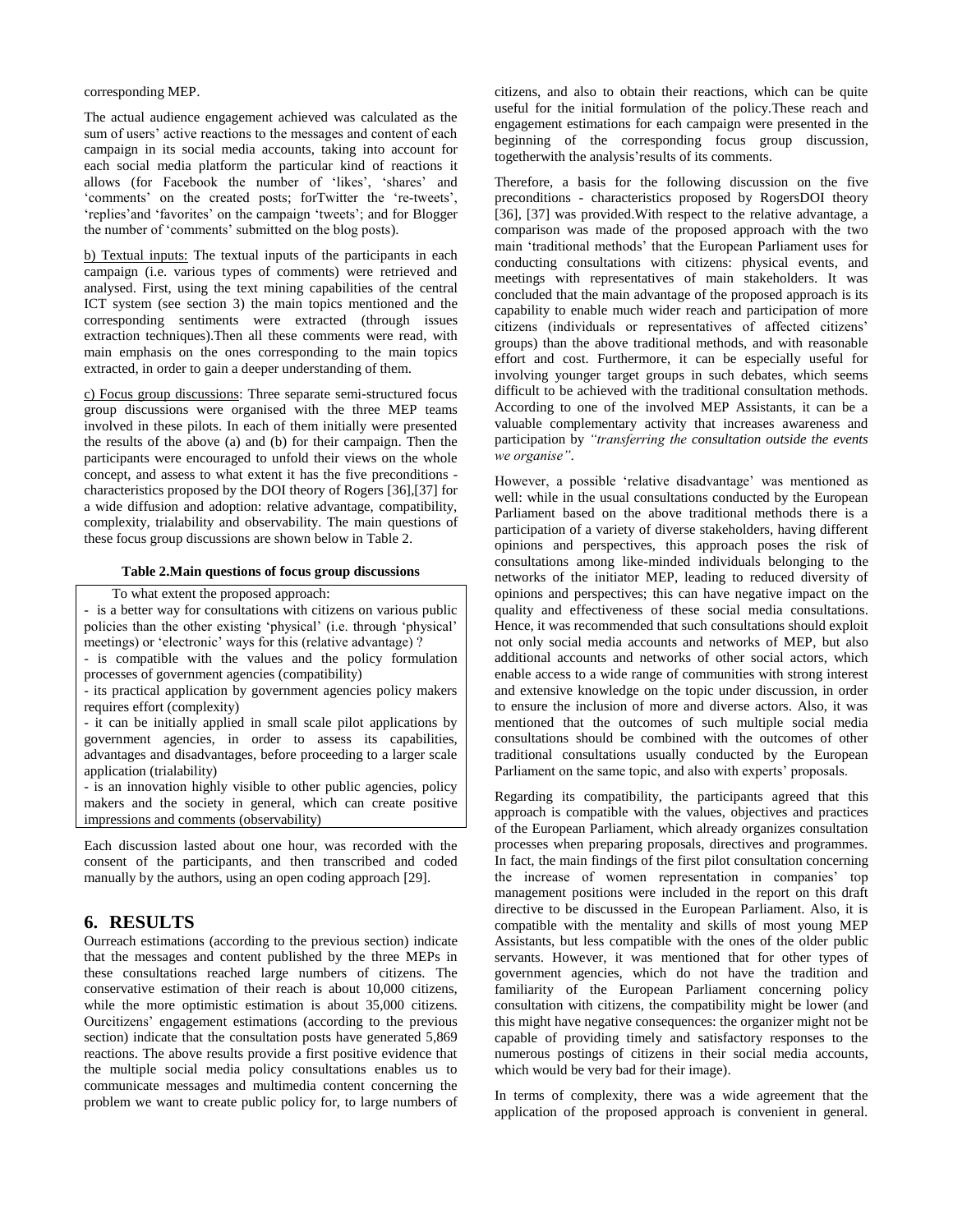However, considerable initial effort is required for the familiarization with the concept and the supporting central system; also considerable effort is require for building initially the linguistic resources required for the text mining functionalities of this system. So it was recommended that the system should incorporate ready-to-use linguistic resources for several languages. Furthermore, for more complex consultations, which are organized by several social actors collaboratively, using their own social media accounts, such as the second pilot on the socioeconomic crisis in the European South, it was concluded that much more effort is required (mainly for the coordination and alignment of the campaign in four countries, in different languages and time-zones).

It was agreed that this approach might be experimented in a small scale without particular problems, before proceeding to a larger scale application of it, so it is characterised by high trialability. Finally, it was concluded that it is characterised by medium to high observability and visibility, by the networks of the initiator MEP, and also by the press (traditional and electronic) and the European Commission.

### **7. CONCLUSIONS**

Various simpler or more sophisticated forms of social media use in government are emerging, and start being used – or even institutionalised – in many government agencies. In order to reach higher levels of adoption of them, and also maturity and effectiveness in this area, it is important to research into not only the technological dimensions of them (in order to improve their technological quality and capabilities), but also their managerial and political dimensions. This paper contributes in this direction, presenting a study of an advanced form of centrally managed combined use of multiple social media in the European Parliament from an innovation perspective. Its theoretical foundation is the well-establishedDOI theory of Rogers [36], [37]. Our study has been based on the analysis of three pilot consultations conducted in cooperation with Greek MEP using the above multiple social media use approach, concerning three widely debated European policies. These pilots enabled a first assessment of whether and to what extent this approach, viewed as an innovation, has the required characteristics for wide adoption and diffusion in government.Also, recommendations have been provided for overcoming weaknesses and improving its diffusion potential.

The evidence collected from the above pilots indicates that in general it possesses to a good extent the required characteristics for this according to the Rogers' DOI theory. It particular, it provides strong relative advantage over traditional consultation methods in enabling much wider reach and participation of citizens with reasonable effort and cost. Since social media are already used by several social actors for political discussions (of varying levels of quality) and mobilisation, it is important to be used by government agencies as well, in order to promote their activities and positions, and facilitate high quality productive discussions on them. However, a possible 'relative disadvantage' is that it can lead to consultations among 'like-minded' individuals belonging to the networks of the initiator, resulting in reduced diversity of opinions and perspectives, with negative impact on consultations' quality, effectiveness and productivity. Previous research on creativity has emphasized the positive impact of diverse social networks on creative performance [18], [ [33].Also, this approach has a good degree of compatibility with the values, objectives and practices of the European Parliament,

which already organize consultations with citizens (but it may not be compatible with the tradition and culture of other government agencies). Its complexity has been assessed as low, though the involvement of several collaborating organizers (as in our second pilot) might increase complexity. Furthermore, the proposed approach is characterised by high trialability and visibility.

This study has interesting implications for research and practice. With respect to research, it opens up a new direction of research on the use of social media by government from aninnovation perspective, and also proposes a framework for this research, which is based on sound theoretical foundations (DOI theoryof Rogers). With respect to practice, our findings provide useful guidance to both government agencies management and elected representatives for the wide diffusion and the effective exploitation of social media platforms in government policymaking processes. However, further research is required in the above directions, for investigating from these perspectives the use of social media for supporting various stages of the policy making cycle, by government institutions of different types and levels, and for different kinds of policies and social problems. Also, it is necessary to examine the combination of these multiple social media consultations, with other more structured ICT tools, such as structured forums [25].

### **8. REFERENCES**

- [1] Al-Jabri, I. M. and Sohail, M. S. 2012. Mobile Banking Adoption: Application of Diffudion of Innovation Theory. *Journal of Electronic Commerce Research*, *13(4)*, 373-385.
- [2] Bertot, J. C., Jaeger, P. T. and Grimes J. M. 2012. Promoting transparency and accountability through ICTs, social media, and collaborative e-government. *Transforming Government: People, Process and Policy,6(1)*, 78 – 91.
- [3] Bertot, J. C., Jaeger, P. T. and Hansen, D. 2012..The impact of policies on government social media usage: Issues, challenges and recommendations. *Government Information Quarterly*, *29*, 30-40.
- [4] Bonsón, E., Torres, L., Royo, S. and Flores, F. 2012. Local egovernment 2.0: Social media and corporate transparency in municipalities, *Government Information Quarterly*, *29*, 123– 132.
- [5] Bovaird, T. 2007.. Beyond engagement and participation: User and community coproduction of public services. *Public Administration Review, 67(5),* 846–860.
- [6] Brabham, D. C. 2008. Crowdsourcing as a Model for Problem Solving: An Introduction and Cases, Convergence. *The International Journal of Research into New Media Technologies, 14 (1),* 75-90.
- [7] Brabham, D. C. 2012. Crowdsourcing: A Model for Leveraging Online Communities. in: Delwiche A. and Henderson J. ed.*The Routledge Handbook of Participative Cultures*, Routledge
- [8] Cassiman, B. and Veugelers, R. 2006. In Search of Complementarity in Innovation Strategy: Internal R&D and External Knowledge Acquisition. *Management Science,52(1*), 68-82.
- [9] Charalabidis, Y., Loukis, E. 2012. Participative Public Policy Making Through Multiple Social Media Platforms Utilization. *International Journal of Electronic Government Research, 8(3*), 78-97.